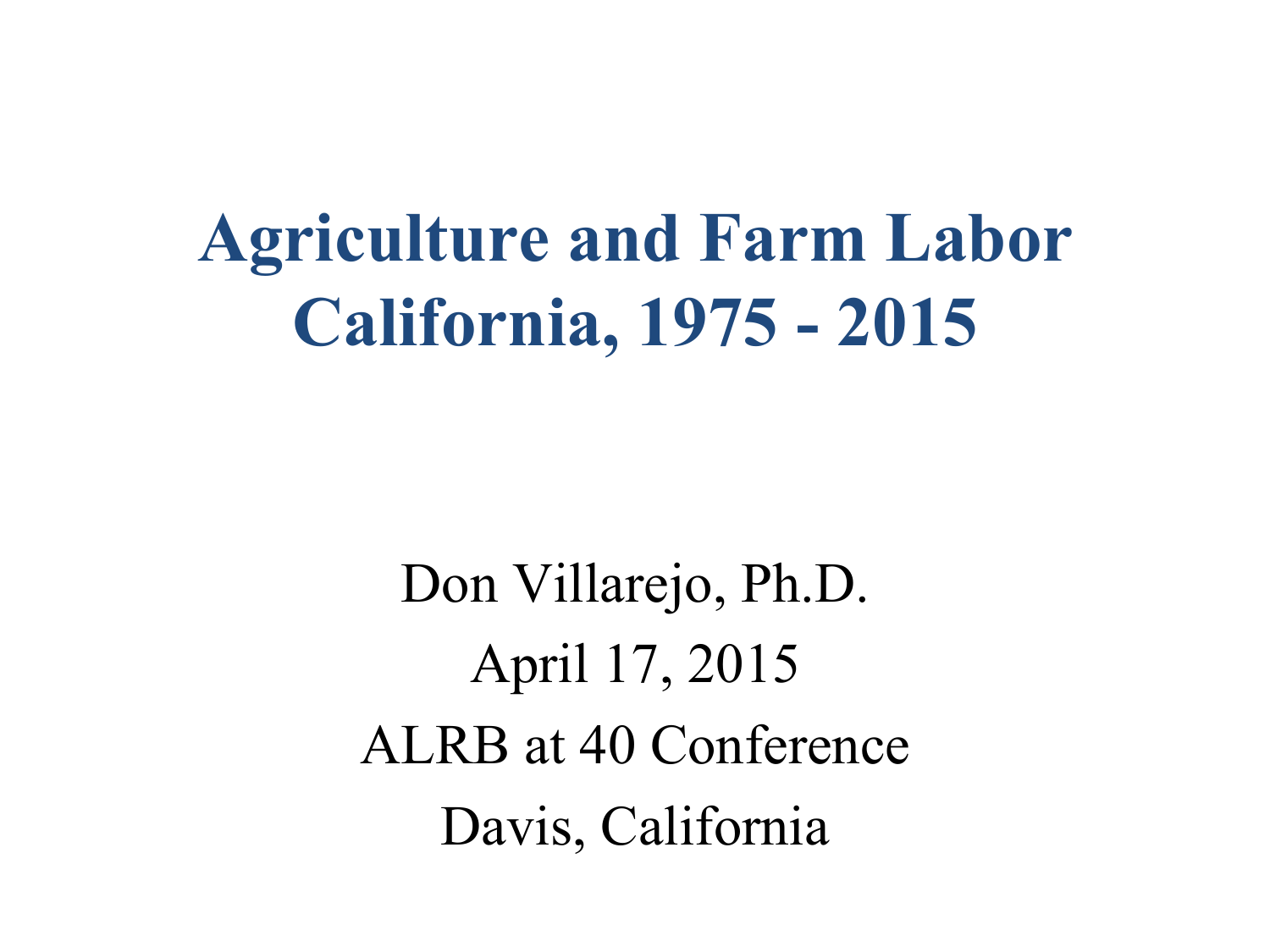## **Farm Labor Employment, Monthly, California, 1975-77 vs. 2011-13**



**Year**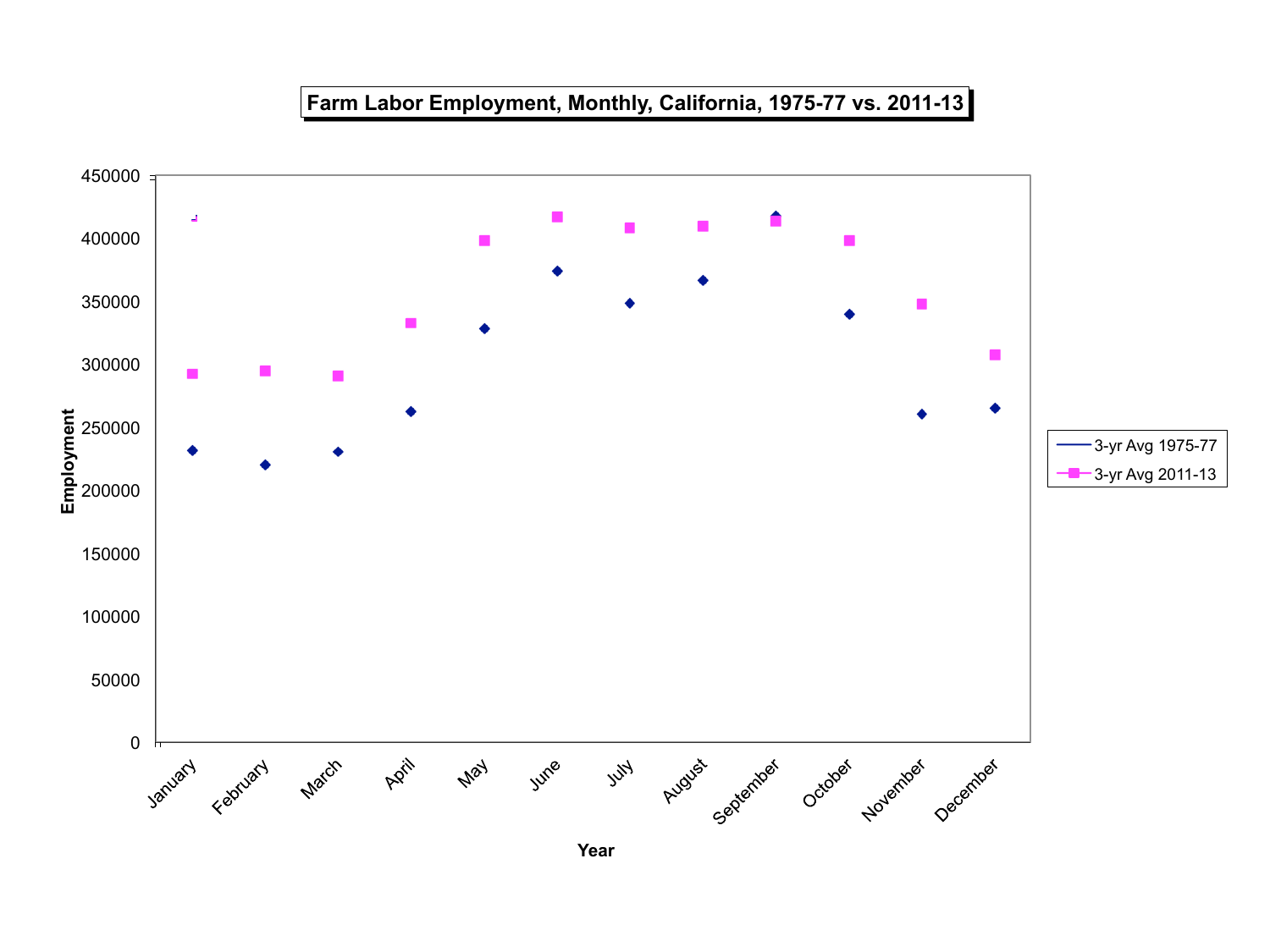| <b>Agricultural Employment (FTE), CA</b><br>1975-2013, EDD, USDA & ACS (*) |         |           |              |
|----------------------------------------------------------------------------|---------|-----------|--------------|
| Category                                                                   | 1975    | 2013      | Change, $\%$ |
| Farmer & Family                                                            | 70,600  | $42,500*$ | $-40\%$      |
| Direct Hire                                                                | 241,300 | 203,000   | $-16\%$      |
| <b>Labor Contractor</b>                                                    | 35,000  | 137,350   | $+292\%$     |
| <b>Other Agricultural</b><br><b>Services</b>                               | 33,900  | 66,250    | $+95%$       |
| <b>Total</b>                                                               | 380,800 | 449,100   | $+18\%$      |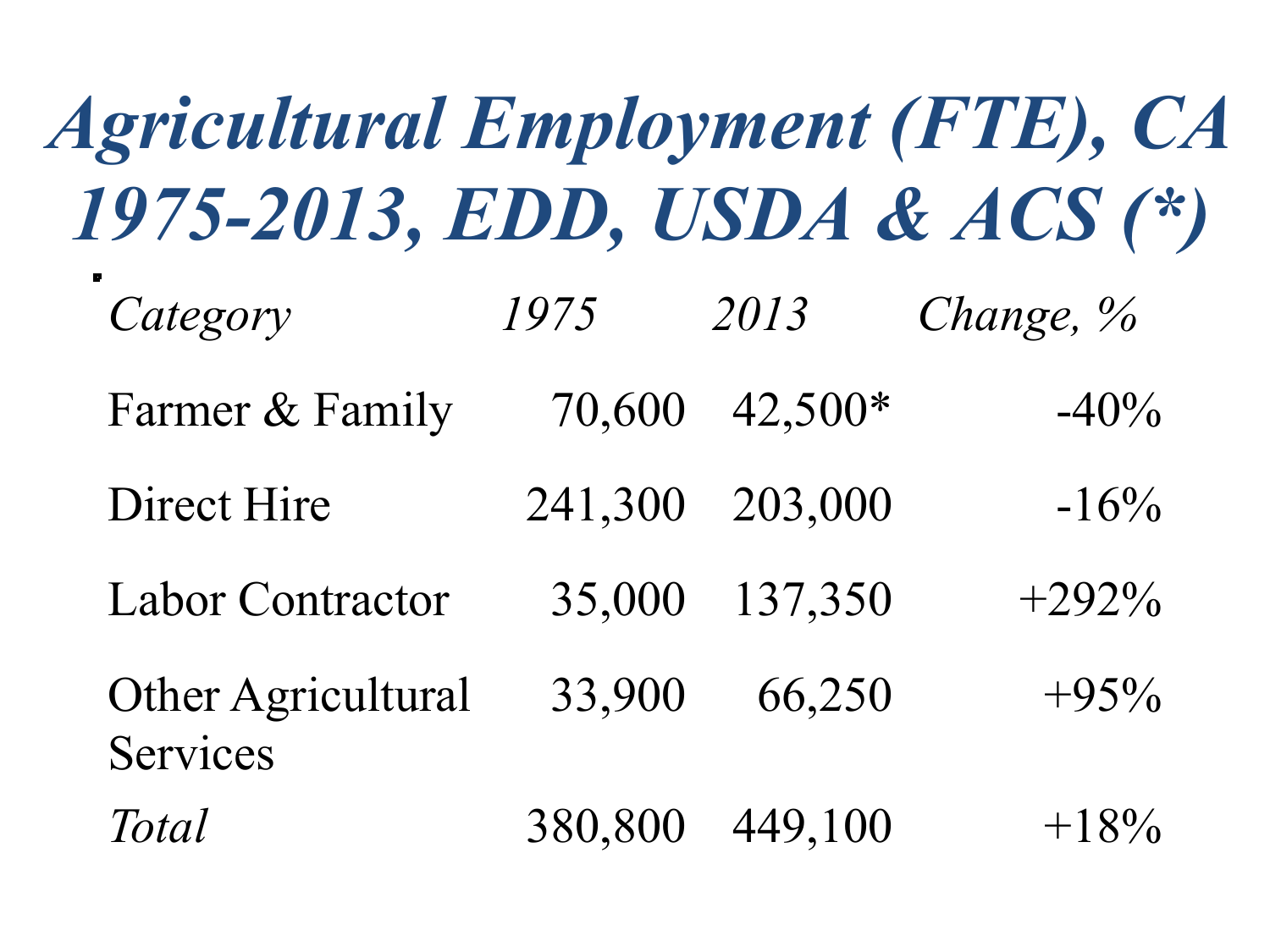## **Hired and Contract Farm Workers by Size of Reporting Unit California, September 1979 (Total = 490,500) & 2013 (Total = 459,500)**  *Source: EDD/LMID*

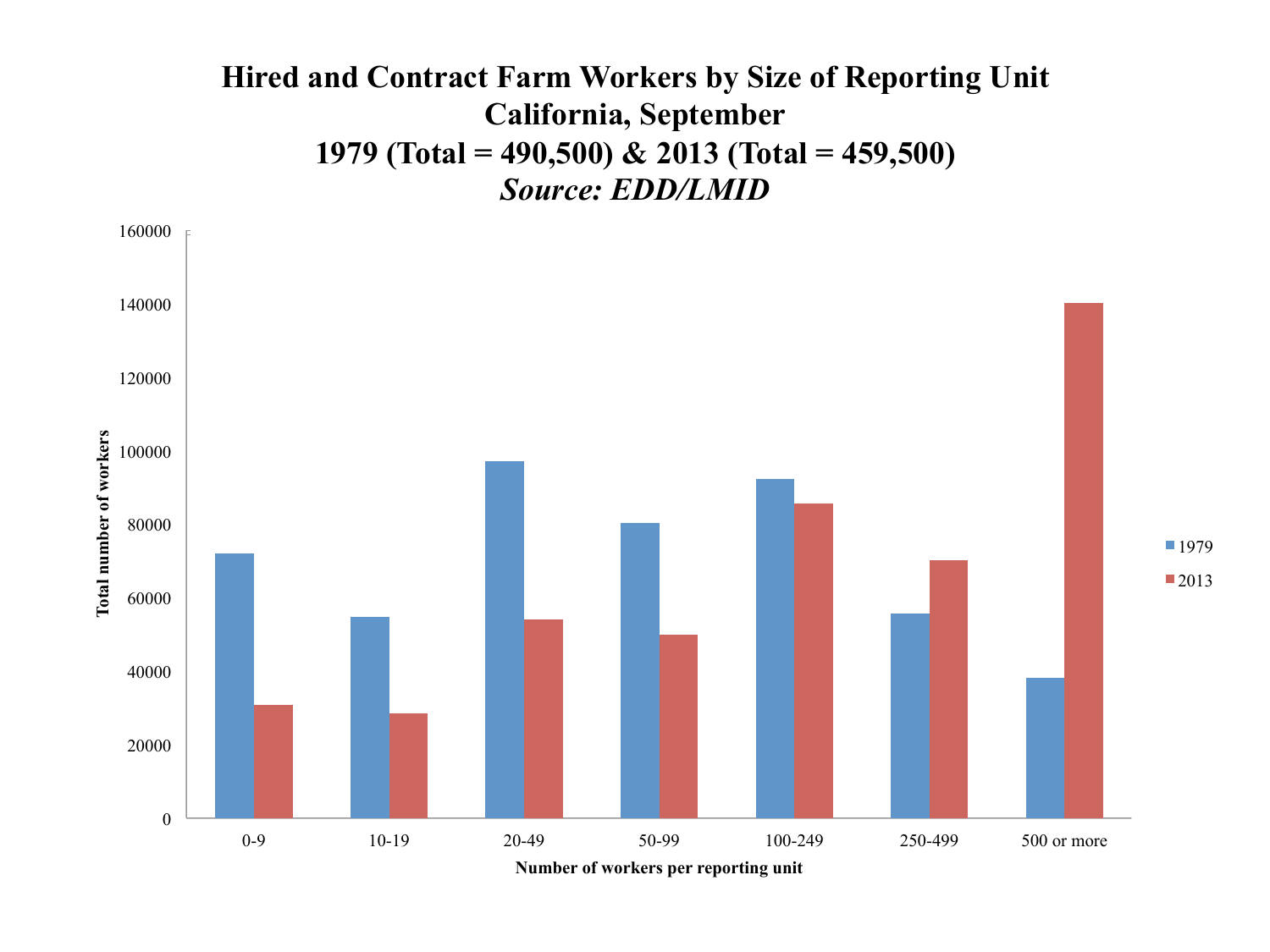**Farm Labor (Direct-hire) Wage Rates Annual Average, California 1974 & 2014,** *Source: USDA NASS (Farm Labor)*

- 1974 : \$2.60 per hour (field & livestock); equivalent to **\$13.50** in current (2014) dollars (cf. www.dir.ca.gov/aprl/CPI/ for CA CPI).
- 2014: \$11.33 per hour (field & livestock); \$2.17 **below** the adjusted 1974 wage rate.
- Ratio of annual average farm labor wage rates to comparable wage rates in manufacturing are unchanged: 54.2% in both 1974 & 2014 (\$2.60/\$4.76, and \$11.33/\$20.92, respectively).